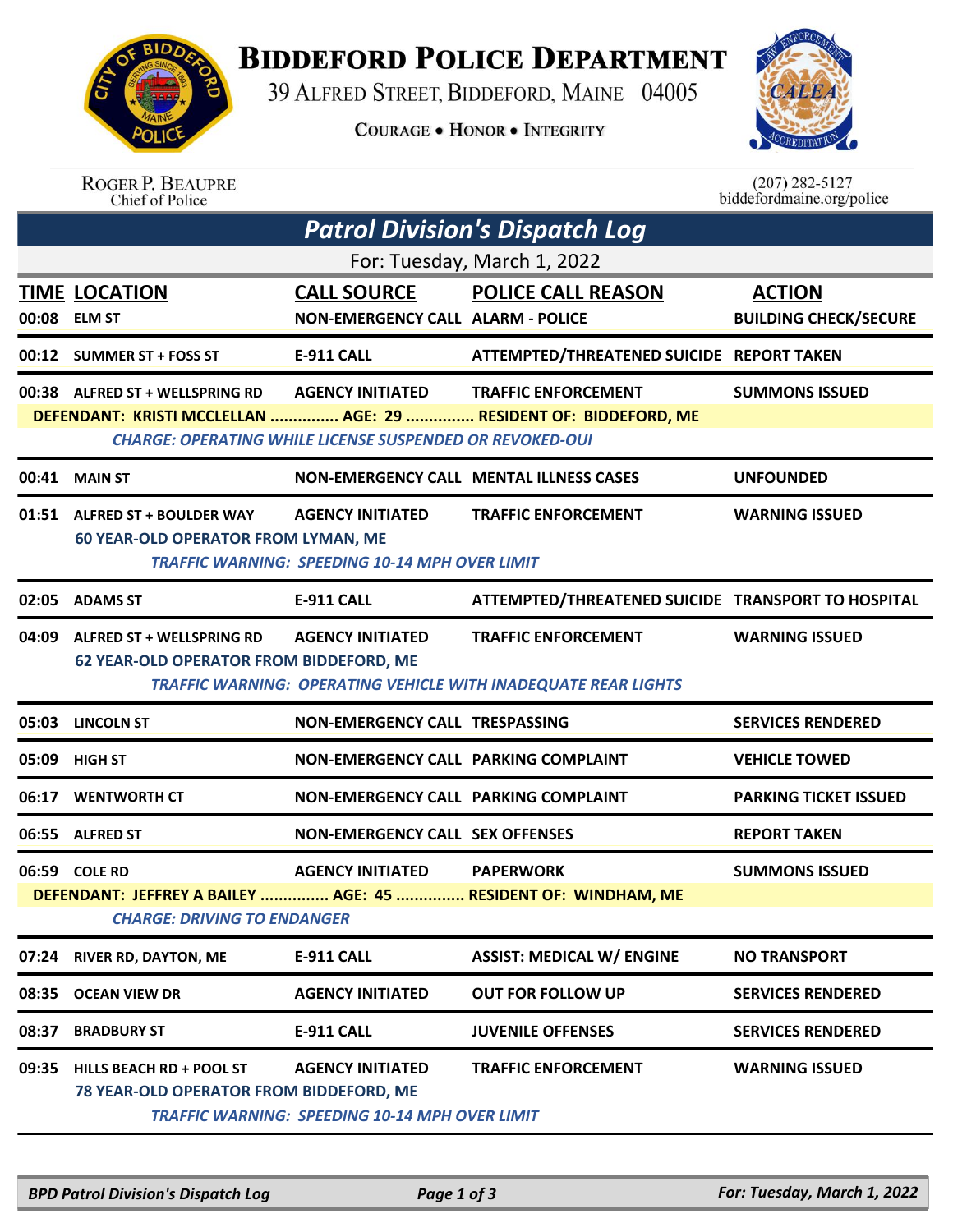| <b>TIME LOCATION</b>                            | <b>CALL SOURCE</b>                                        | <b>POLICE CALL REASON</b>                                                   | <b>ACTION</b>                |
|-------------------------------------------------|-----------------------------------------------------------|-----------------------------------------------------------------------------|------------------------------|
| 09:57 WILLOW RDG                                | <b>AGENCY INITIATED</b>                                   | <b>ANIMAL COMPLAINT</b>                                                     | <b>SUMMONS ISSUED</b>        |
| <b>CHARGE: ESTABLISHMENT OF ZONES VIOLATION</b> |                                                           | DEFENDANT: CIVIL VIOLATION BY A FEMALE  AGE: 54  RESIDENT OF: BIDDEFORD, ME |                              |
|                                                 |                                                           |                                                                             |                              |
| 11:21 FOAV CT                                   | <b>AGENCY INITIATED</b>                                   | <b>FOLLOW UP</b>                                                            | <b>SERVICES RENDERED</b>     |
| 11:22 GREEN ST                                  | <b>NON-EMERGENCY CALL CHECK WELFARE</b>                   |                                                                             | <b>SERVICES RENDERED</b>     |
| 11:32 LINCOLN ST + MAIN ST                      |                                                           | NON-EMERGENCY CALL VEHICLE CRASH - POLICE ONLY                              | <b>SERVICES RENDERED</b>     |
| 12:16 ADAMS ST                                  | <b>WALK-IN AT STATION</b>                                 | <b>HARASSMENT</b>                                                           | <b>REPORT TAKEN</b>          |
| 12:21 RAYMOND ST                                | <b>AGENCY INITIATED</b>                                   | <b>PAPERWORK</b>                                                            | <b>PAPERWORK NOT SERVED</b>  |
| 12:24 PEARL ST                                  | <b>AGENCY INITIATED</b>                                   | <b>PAPERWORK</b>                                                            | <b>PAPERWORK NOT SERVED</b>  |
| 12:39 ELM ST                                    | <b>AGENCY INITIATED</b>                                   | <b>WARRANT ARREST</b>                                                       | <b>ARREST(S) MADE</b>        |
|                                                 |                                                           | DEFENDANT: ALEXIS NADINE IRVING  AGE: 28  RESIDENT OF: BIDDEFORD, ME        |                              |
| <b>CHARGE: WARRANT ARREST</b>                   |                                                           |                                                                             |                              |
| 12:56 LIBERTY AVE                               | <b>AGENCY INITIATED</b>                                   | <b>ANIMAL COMPLAINT</b>                                                     | <b>SERVICES RENDERED</b>     |
| 13:05 ELM ST                                    | <b>E-911 CALL</b>                                         | <b>ASSIST: MEDICAL</b>                                                      | <b>TRANSPORT TO HOSPITAL</b> |
| 13:15 MAPLEWOOD AVE                             |                                                           | NON-EMERGENCY CALL ATTEMPTED/THREATENED SUICIDE REPORT TAKEN                |                              |
| 13:44 MAPLEWOOD AVE                             |                                                           | NON-EMERGENCY CALL VEHICLE CRASH - POLICE ONLY                              | <b>SERVICES RENDERED</b>     |
| 14:58 WEST ST + HILL ST                         |                                                           | NON-EMERGENCY CALL VEHICLE CRASH - POLICE ONLY                              | <b>REPORT TAKEN</b>          |
| 15:28 BOULDER WAY                               | NON-EMERGENCY CALL TRESPASSING                            |                                                                             | <b>FIELD INTERVIEW</b>       |
| 15:40 GRANITE ST                                | <b>AGENCY INITIATED</b>                                   | <b>OUT FOR FOLLOW UP</b>                                                    | <b>SERVICES RENDERED</b>     |
| 15:53 SIMARD AVE                                | <b>WALK-IN AT STATION</b>                                 | <b>BOLO</b>                                                                 | <b>SERVICES RENDERED</b>     |
| 15:55 DALE CIR                                  |                                                           | NON-EMERGENCY CALL CRIM THREAT / TERRORIZING                                | <b>REPORT TAKEN</b>          |
| 16:22 HILL ST                                   | <b>WALK-IN AT STATION</b>                                 | <b>HARASSMENT</b>                                                           | <b>NO ACTION REQUIRED</b>    |
| <b>16:27 WENTWORTH CT</b>                       | NON-EMERGENCY CALL PARKING COMPLAINT                      |                                                                             | <b>PARKING TICKET ISSUED</b> |
| 17:09 LESTER B ORCUTT BLVD                      | <b>NON-EMERGENCY CALL ALARM - POLICE</b>                  |                                                                             | <b>FALSE ALARM</b>           |
| 17:16 ALFRED ST                                 | <b>AGENCY INITIATED</b>                                   | <b>TRAFFIC ENFORCEMENT</b>                                                  | <b>WARNING ISSUED</b>        |
| 68 YEAR-OLD OPERATOR FROM OLD ORCHARD BEACH, ME |                                                           |                                                                             |                              |
|                                                 | <b>TRAFFIC WARNING: FAILING TO OBEY RED TRAFFIC LIGHT</b> |                                                                             |                              |
| 17:47 BRADBURY ST                               | <b>AGENCY INITIATED</b>                                   | <b>PAPERWORK</b>                                                            | <b>SUMMONS ISSUED</b>        |
| 18:11 MAIN ST                                   | NON-EMERGENCY CALL TRESPASSING                            |                                                                             | <b>SERVICES RENDERED</b>     |
| 18:16 CATHEDRAL OAKS DR                         | <b>E-911 CALL</b>                                         | 911 MISUSE                                                                  | <b>NEGATIVE CONTACT</b>      |
| 18:32 ELM ST                                    | <b>WALK-IN AT STATION</b>                                 | <b>VIOL OF BAIL CONDITIONS</b>                                              | <b>REPORT TAKEN</b>          |
| <b>19:27 MAIN ST</b>                            | <b>NON-EMERGENCY CALL THEFT</b>                           |                                                                             | <b>REPORT TAKEN</b>          |
|                                                 |                                                           |                                                                             |                              |

*BPD Patrol Division's Dispatch Log Page 2 of 3 For: Tuesday, March 1, 2022*